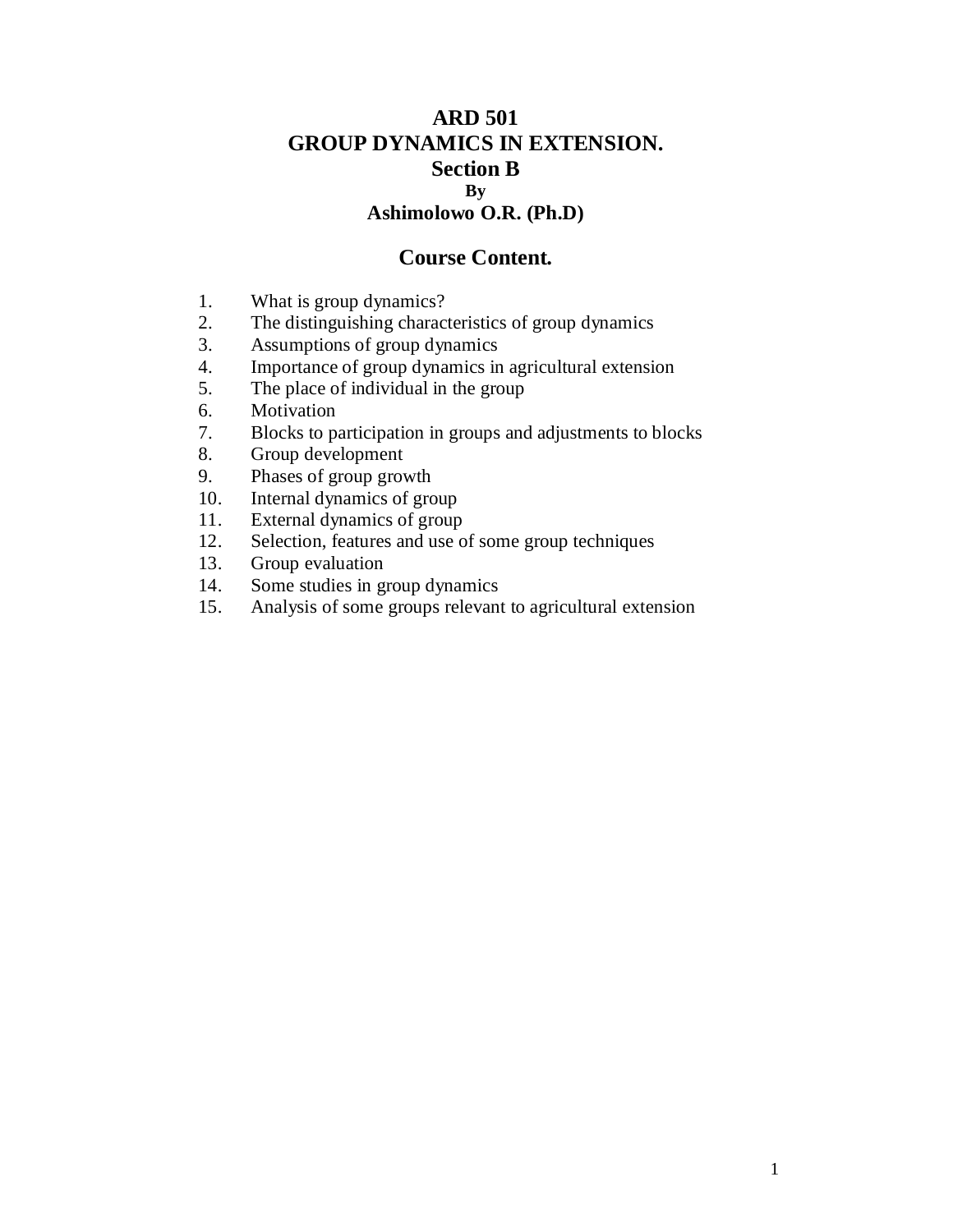# **THE PLACE OF INDIVIDUAL IN A SOCIAL GROUP.**

## **There are 2 approaches**

- 1. social group consists of persons who interact more with members than non-members when operating to attain the objectives of the social system.
- 2. social groups have pattern of relationships among its members, hence there are lots of social groups. They also interact with members than non-members.

Interaction refers to the influence one person has on the action and thoughts of another. It is also the influence of a person on group as well as influence of the group on the person. A group can also have influence on another group. Interaction can be between individuals, groups, villages, religious, nations etc.

## **Other characteristics and function of a group.**

- 1. Individual :- The way we perceive ourselves in relation to our professional work.
- 2. Peer group:- The way we perceive our colleagues, the way our fellow colleagues and extension agents also view us.
- 3. Organization:- how extension agents build their roles and the way they perform their roles
- 4. Public:-This refers to the way the outsiders view members of the group. For instance, farmers look up to us in finding answers to some questions.

# **CASE STUDY ON GOOSE PROCESS**

**Fact 1:** As each goose flaps its wings, it creates uplift for the bird that follows. By flying in a V-FORMATION, the whole flock has 71% greater flying range than if each bird flew alone.

**Lesson 1:** People who share common directive and a sense of community can get to where they are going more quickly and easily because they are travelling on the trust of each other.

\*trust \*co-operation \*partnership

Fact 2: when a goose falls out of formation, it suddenly feels the drag and resistance of flying alone. It quickly moves back into formation to take advantage of the lifting power of the bird immediately in front of it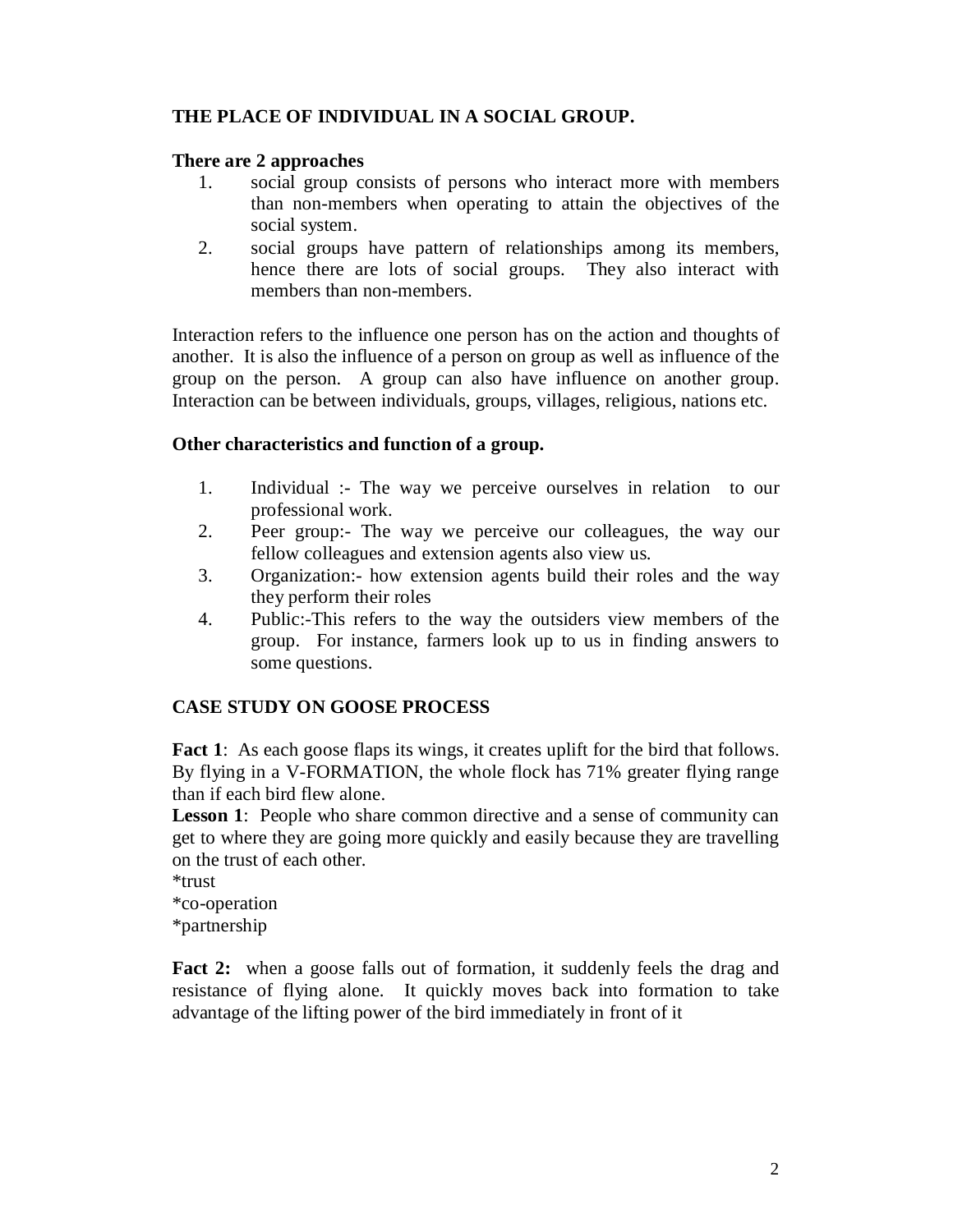

heading where we go. We are willing to accept their help and give help to others.

**Fact 3:** When the lead bird tires, it rotates back into the formation to take advantage of the lifting power of the bird immediately in front of it.

**Lesson 3:** It pays to take turns doing the hard task and sharing leadership. As with geese, people are interdependent on each other's skills, capabilities and unique arrangements of gifts, talents and resources.

**Fact 4:** The geese flying in formation honk to encourage those upfront to keep up with their speed.

**Lesson 4:** We need to make sure that our honking is encouraging. In groups where there is encouragement, the output is much greater. The power of encouragement is the quality of honking we seek.

**Fact 5:** When a goose gets sick, wounded or struck down, two geese drop out of formation and follow it down to help and protect it. They stay with it until it dies or is able to fly again, then they launch out with other formation and catch up with the flock.

**Lesson 5:** If we have as much sense as geese, we will stand by each other in difficult time as well as when we are down.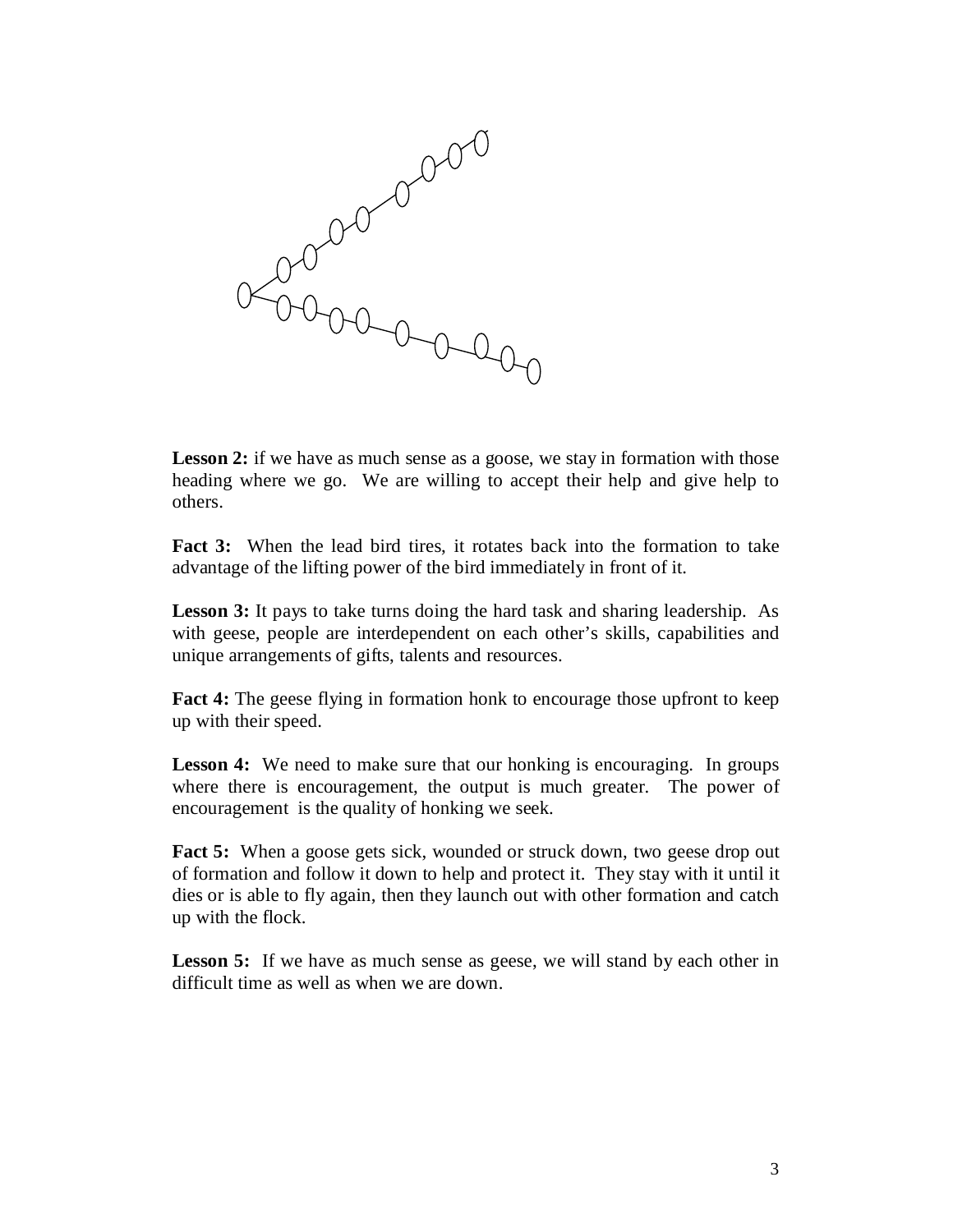# **MOTIVATION**

**M**otivation comes from the word 'MOTIVE' which comes from the Latin word 'to move'.

**Motivation** is anything that moves people to perform regardless of the reason such as fear**,** money, recognition, peer pressure, self esteem etc

If people are trying, they are motivated and we must take note that one thing not synonymous with trying is therefore not motivation. This implies that **Motivation = motive +action**.

In other words, associates not only need to have a reason to act in certain ways. They must be moved into some form of action.

A good manager is therefore some one who achieve maximum result from what he or she manages. We need to recognise in our attempts to motivate others that motivation deals with personal needs and each person has different needs. The key to individual motivation is to create the feeling of contribution by satisfying the basic needs they all share.

1. **Recognition**: All of us need to know that others accept and approve of our work. The amount and kind of approval differ from each person. Some may cherish public recognition while some may be embarrassed by public recognition.

## **Simple type of recognition are:**

'thank you, you did a great job'

'that is a good idea'

Two of the most powerful tools for recognition are helping other people achieve their goals and asking others for advice.

\*\* When you offer your help, do so in a supportive rather than interfering manner. When you ask for others advice, try to use at least part of it

\*\* when you choose to applaud individual's effort, make sure the recognition is sincere and appropriate in amount and kind.

2. **Affection:** we all need to know that others care. Listen attentively to your group, their problems and successes, recognize what is happening/ occurring within the people'

We don't live in a vacuum that allows us to be angry and frustrated at home and, happy and energetic elsewhere. When we recognise these in others, we will be more understanding and show them we care about them.

We all need to be challenged to do something well and to master new skills. Accomplishing that involves building confidence through asking and listening, finding out what people would like to do, what level of support do different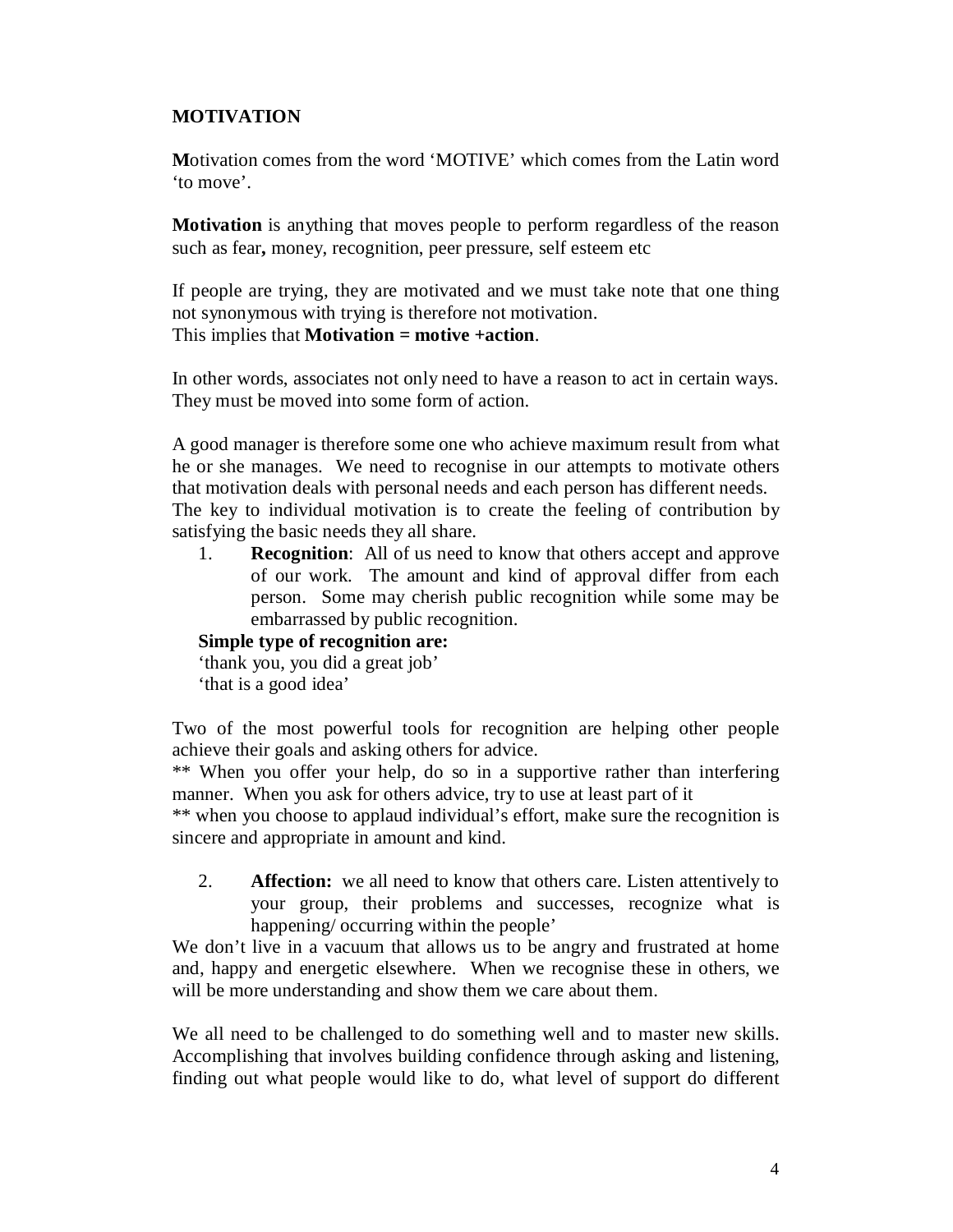people enjoy, what support do they need in order to accomplish a task. Allow people to say no. Merge individual interests, experience and skill with task.

3. **Security:** Knowing that we belong to a group reinforces our sense of security. Secured individuals are open-minded. Statements like 'you've done it that way' or 'we are not ready for that yet' can destroy a member's sense of security.

Try statements like 'it is different', 'let me see if I can understand this ' OR 'lets discuss it' OR 'what do we do to make it work'.

Ask for opinions and ideas in a discussion. Give each person the opportunity to contribute. Support members with statements like 'you and I talked about this earlier; I think people will be interested in your idea.

## **Summary**

Personal needs are powerful motivators. Group members must feel comfortable in expressing their needs as well as their interest and talents.

Satisfying human needs for security-acceptance build trust. In turn, trust contributes to expression of needs

# **Blocks to participation in groups and adjustments to blocks**

Thing to discuss:

- a. Stages involved in group development
- b. Roles of group members
- c. Blocks to participation

#### **Stages of group development**

Tuckman forming storing norming, performing model was established in 1965. He added a fifth stage, adjourning in the 1970's. The forming storming norming performing theory is quite helpful in understanding team development and behaviours in group. Tuckman's model emphasises that part of team building is maturity and ability with the establishment of relationships, with leaders changing leadership styles as situation demands. It starts with the style of directing, moving through nurturing, participating, delegating. The process could lead to the production of a successor leader and the previous leader could move ahead to develop a new team. This progression is clearly shown in the Tannenbaum and Schmidt Continuum – the authority and freedom extended by the leader to the team increases while control of the leader reduces.

#### **Forming – stage 1**

The group is not yet a group but a set of individuals. Individuals learn to establish personal identities within the group and leave impression – participation is limited as individuals get familiar with the setting.

- individuals begin to focus at task at hand and discuss its purpose
- the group is essentially evolving around rules on which future decisions and action would be based.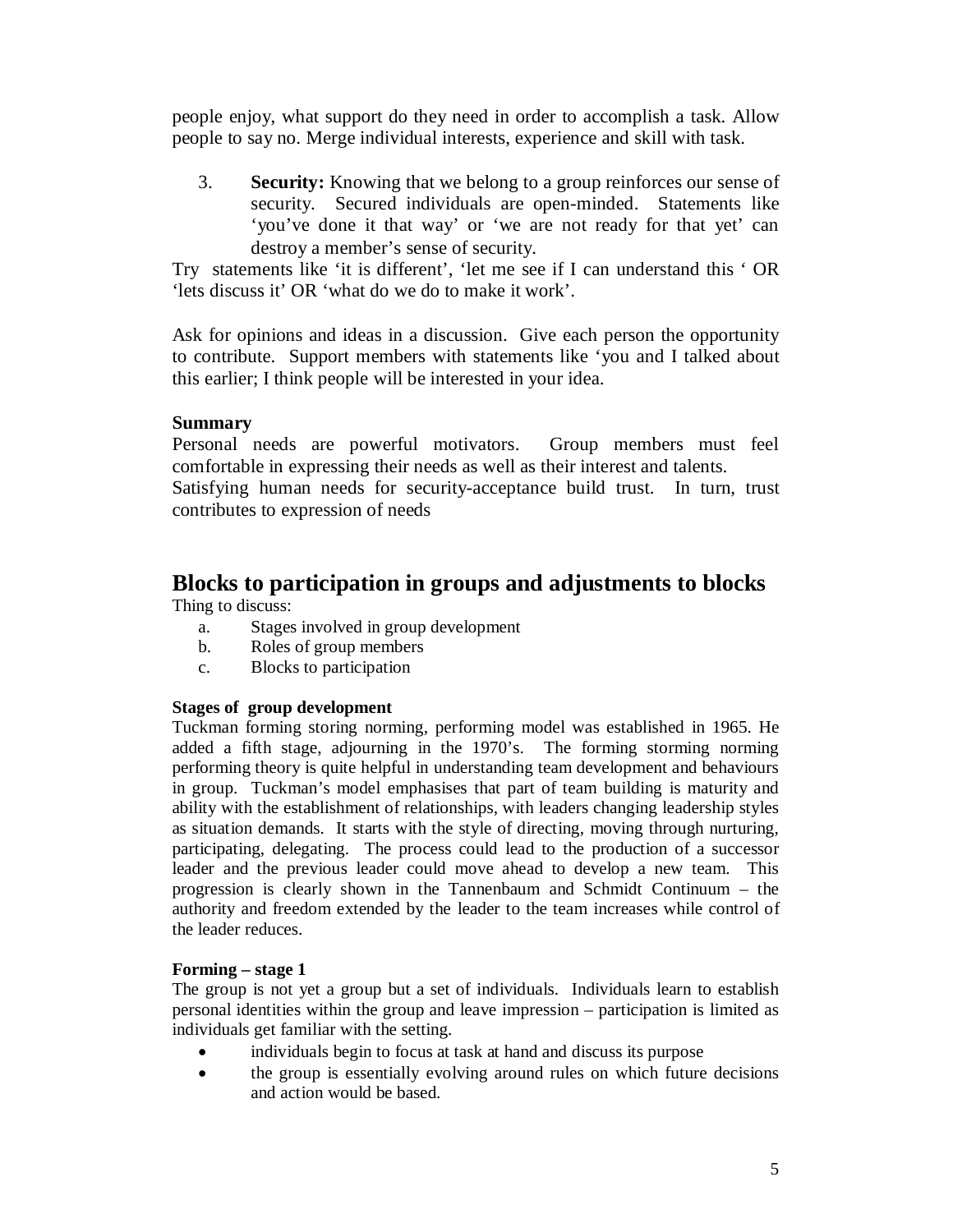There is a high dependence on leader for guidance and direction. There is a little agreement on the aim of the team while most guidance is provided by the leader. Individual roles and responsibilities are not too clear and leaders should be prepared to answer lots of enquiries about the objectives, purpose, internal and external relationships. Processes are often not followed and tolerance of leaders could be tested by the members.

#### **Storming – stage 2**

- Characterised by intra group conflict and lack of unity.
- Preliminary ground rules of purpose, leadership and behaviours are damaged
- Individuals become hostile towards each other and express their individuality by pursuing and revealing personal agenda.
- Friction increase, rules are broken, arguments can happen, but if successfully handled, this stage leads to a new and more realistic setting of objectives, procedures and norms.

Decisions don't come easily within group. Team members vie for position while establishing themselves. Leaders could receive challenges from team members, and overtime clarity of purpose increases with so many uncertainties (power struggle, cliques, fractions). There is a need to remain focussed to avoid distraction (as a result of relationships and emotions) There could be a need to compromise to achieve progress.

#### **Norming – stage 3**

This is characterised by overcoming tensions and developing cohesion with the establishment of norms and practices. Group members accept roles, responsibilities and one another. Development of group spirit and harmony becomes a serious issue. Team members learn to agree and reach consensus, responding encouragingly to the team leader. Important decisions are taken collectively by the group members while smaller/less important decisions are delegated to individuals /small team. Team members are highly committed and unity is strong, taking active participation in social activities. There could be a renewed respect for leaders while team members take turn to share leadership. The leader facilitates the team activities.

#### **Performing – stage 4**

This stage is characterised by full maturity and maximum productivity. You can only get to this stage once you have successfully completed the previous stages. Members take on roles to fulfil their responsibilities since they have learnt to relate to one another. Roles and responsibilities become more flexible while group energy s channelled into identifying tasks. Group have new insights and solution begin to emerge. There is a shared vision and team can successfully operate without interference from the leader. Decisions are made against criteria set by the leader. High degree of autonomy is experiences. Disagreements are resolved positively and timely and changes can be effected in the structure of the team. Team has no need for an instructor but often ask for assistance from the leader once the need arises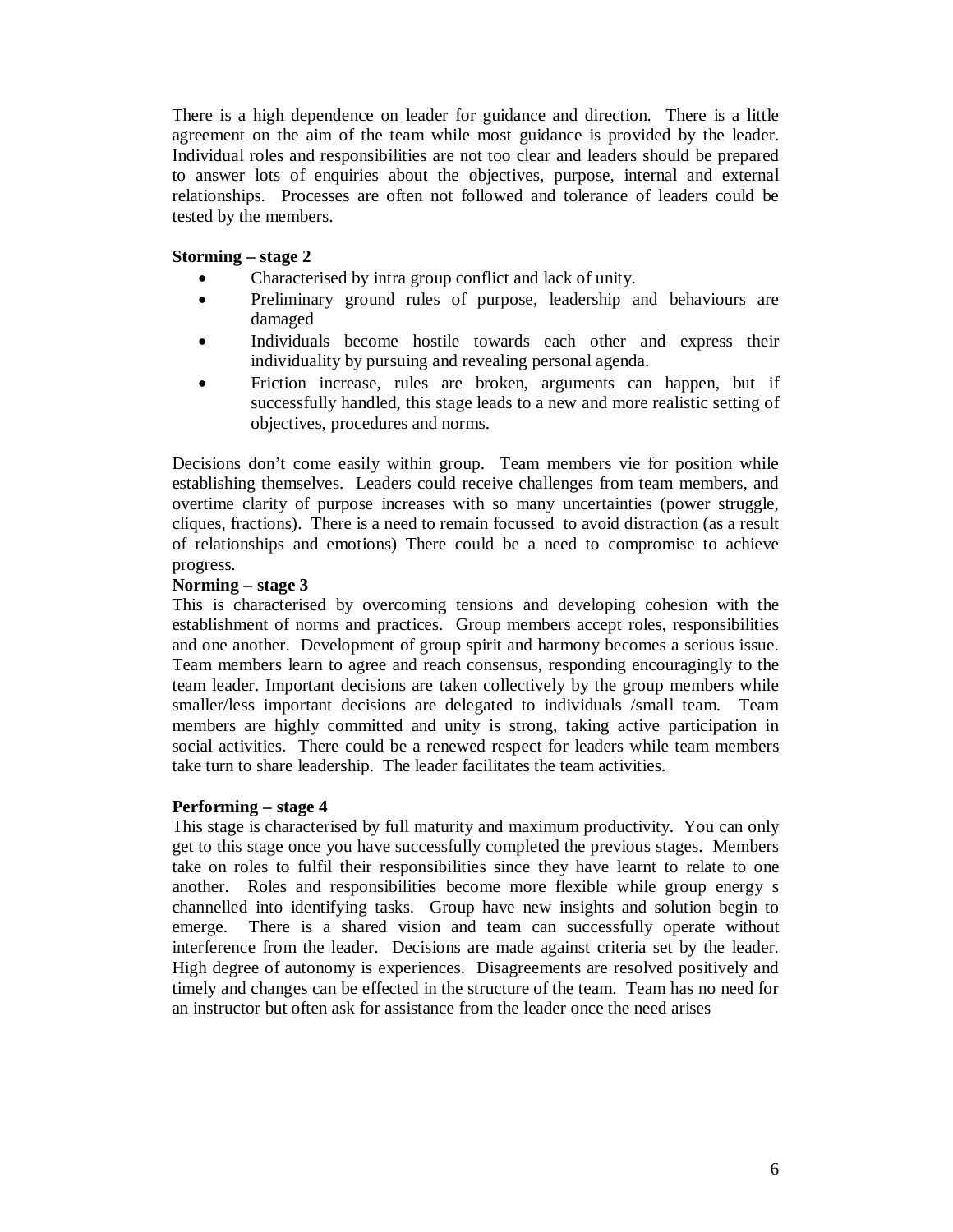**tuckman's forming storming norming performing model**



## **Mourning/adjourning – stage 5**

Bruce Tuckman refined his theory around 1975 and added a fifth stage to the forming, storing, norming, performing model and he called it adjourning, which could also be referred to as deforming and mourning. Adjourning is not an extension but rather a follow up to the previous 4 stages. It perceives the team beyond the objectives of the first four stages and it is relevant to people in the group and their well being. It has no bearing with the main task of the team and development of a team which are central to the other four stages. Some group experiences this while others do not.

Adjourning signifies the break up of the group hopefully when the task is completed. It happens when objectives and purposes are fulfilled, team members move on to new things with a sense of achievement. Recognition and sensitivity to people's vulnerability on the part of the management is essential. This is from the perspective of sense of insecurity created by close bonds and threats from resulting change.

Roles of group members

#### **A. A task roles of group members**

- 1. defining problems
- 2. seeking information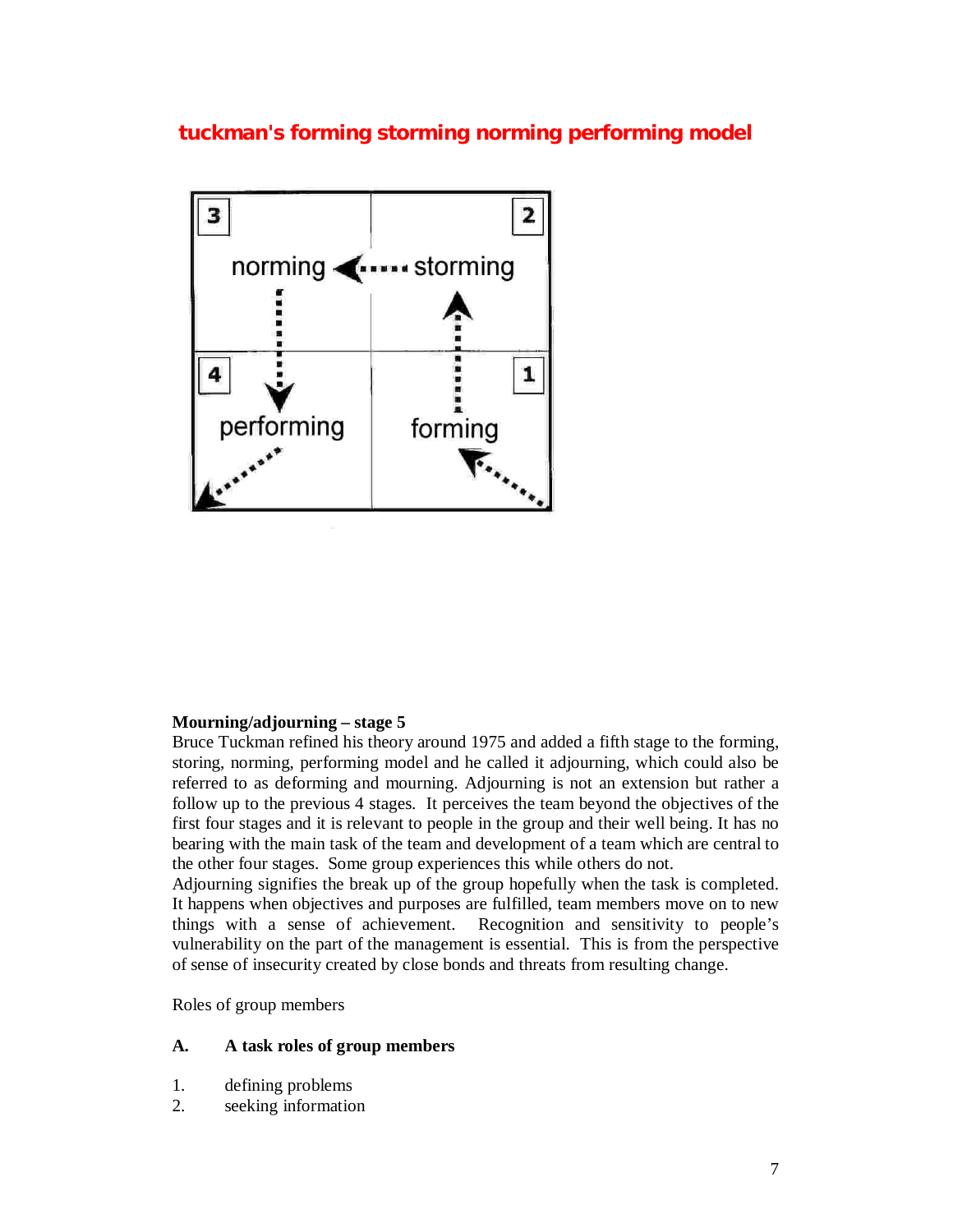- 3. giving information
- 4. seeking opinion<br>5. giving opinions
- giving opinions
- 6. testing feasibility

#### **B. Group building/maintenance roles**

- 1. co-ordinating
- 2. mediating -harmonising
- 3. orienting-facilitating
- 4. supporting-encouraging
- 5. following

#### **Blocks to participation in groups activities and adjustment to blocks**

Conflict occurs between people in all kinds of human relationships and in all social settings. Because of the wide range of potential differences among people, the absence of conflict usually signals the absence of meaningful interaction. Conflict by itself is neither good nor bad. However, the manner in which conflict is handled determines whether it is constructive or destructive. Conflict is defined as an incompatibility of goals or values between two or more parties in a relationship, combined with attempts to control each other and antagonistic feelings toward each other (Fisher, 1990)

In groups, conflicts may arise when there is difference in opinion between group leaders and in situation where one group tend to exploit the other. Conflicts between personalities may lead to group quarrel and the diffusion of groups into several fractions. This demand result in a strong group defence reaction with each group trying to obtain dominant position over the other. It can also arise from the use of pressure group by a certain section of the community to gain an advantage over the rest of the community.

Individual conflict too may entail intense feeling about conflicting individuals. Conflicted individuals may refuse to greet each other or do things together. Conflict is therefore that form of social interaction by which the actors seek to obtain scarce reward by eliminating or weakening other contenders. This may take the form of fist fight, threats, legislation.

#### **Conflict has both positive and negative effects**

#### **Negative effect**

- 1. destruction of social unity
- 2. generation of bitterness which could lead to destruction of properties and blood she
- 3. generation of inter group tension
- 4. destruction of normal channel of cooperation
- 5. diversion of members activities from group goal

#### **positive effect**

- 1. it leads to a clear definition of issues. When such issues have been identifies, they can be amicably resolved.
- 2. with conflict, group cohesion and solidarity increases and this has positive effect which can be directed for a more efficient attainment of group goals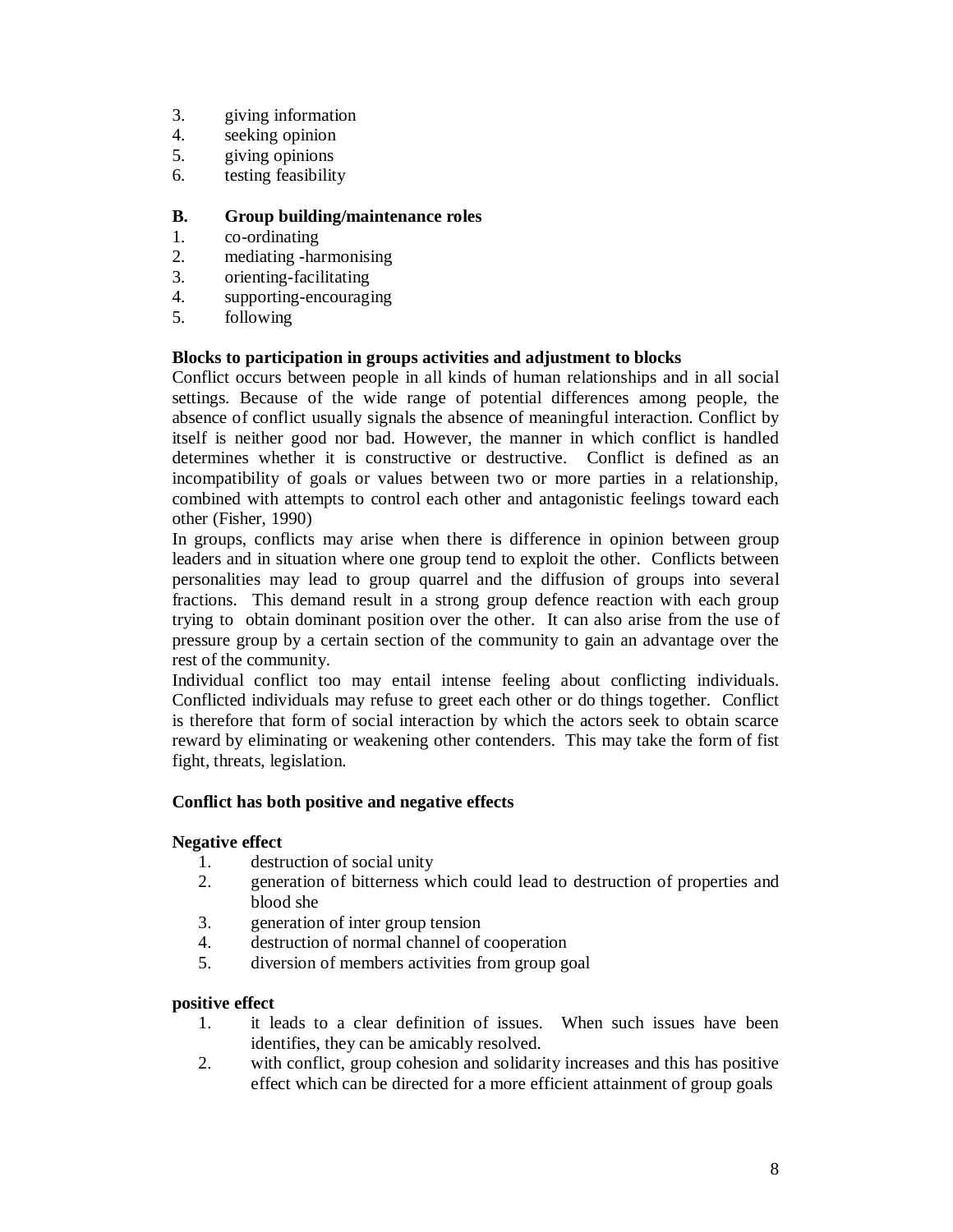3. conflict keep the group alert to members' interest while such awareness help to prevent future conflict

individuals who are at conflict with group activities could constitute as blocks to his participation in group activities.

#### **Causes of blocks to group activities**

- 1. lack of knowledge of group goals
- 2. disapproving the means with which the goals and objectives are attained
- 3. inability to afford membership conditions
- 4. having a feeling of insecurity about groups, a concern as to whether or not the group will accept the causing concern
- 5. having inferiority complex fro reasons such as persons, status, educational background, clothing
- 6. lack of human relation skills to get along with the other members
- 7. personal dislike of come group members
- 8. being not sure of the groups expectation and its members
- 9. oppression and suppression for instance as a result of unwillingness of the mates to allow females to participate.

#### **Adjustment to Blocks and frustration to participate in group activities.**

When a person is subconsciously blocked or frustrated from attaining his set goal, there is always the tendency to think in terms if abstractions and to constantly organise the available experiences with the universals around. Therefore there must be some rationale or conscious mental escape from any failure in the attempt to attain goals within that experiences world. The mechanism by which this is done is called Adjustment. Extension workers should understand the position of group members whenever some of these mechanisms are employed. By doing so, the process of adjustment to blocks or frustrations should be facilitated in order to promote healthy and functional group members.

## **Methods of Conflict Resolution:**

Regardless of the level of conflict, there are differing approaches to deal with the Incompatibilities that exist. Conflict can result in destructive outcomes or creative ones depending on the approach that is taken. If we can manage conflict creatively, we can often find new solutions that are mutually satisfactory to both parties. Given interdependence, three general strategies have been identified that the parties may take toward dealing with their conflict; win-lose, lose-lose, and win-win (Blake, Shepard & Mouton, 1964).

The **win-lose approach:** This is very common. People learn this type of behaviours destructive conflict early in life. It entails – competition, dominance, aggression and defence which is found in many of our social relationships from the family to the school playground. The is based on the wrong notion that what one party gains, the other loses. The strategy is thus to force the other side to capitulate. Sometimes, this is done through socially acceptable mechanisms such as majority vote, the authority of the leader, or the determination of a judge. Sometimes, it involves secret strategies, threat, innuendo – whatever works is acceptable, i.e., the ends justify the means. The major goal of this type of resolution is to have a victor who is superior, and a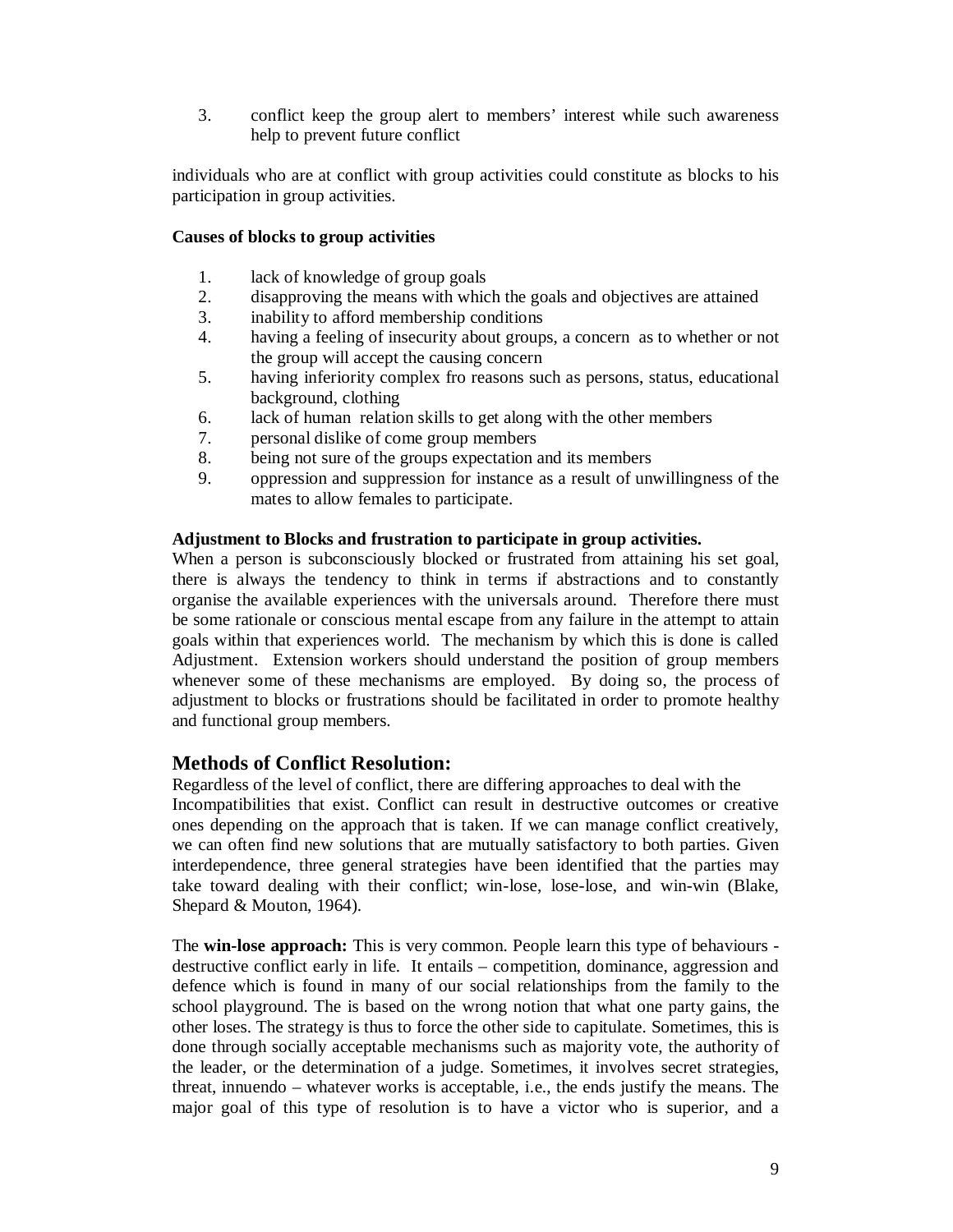vanquished who withdraws in shame, but who prepares very carefully for the next round. In the long run, everyone loses.

The **lose-lose strategy** is characterised by smoothing over conflict or by reaching the simplest of compromises. This strategy believes that disagreement is inevitable. There is need to settle the difference or smooth over difficulties in as painless a way as possible? Sometimes, this is indeed the reality of the situation, and the costs are less than in the win-lose approach, at least for the loser. At the end of the day, each party gets some of what it wants, and resigns itself to partial satisfaction. Neither side is aware that by confronting the conflict fully and cooperatively they might have created a more satisfying solution. Or the parties may realistically use this approach to divide limited resources or to forestall a win-lose escalation and outcome.

The **win-win approach** entails a conscious and systematic attempt to maximize the goals of both parties through collaborative problem solving approach. The underlining principle is that conflict is seen as a problem to be solved rather than a war to be won. The important distinction is we (both parties) versus the problem, rather than we (one party) versus they (the other party). This method focuses on the needs and constraints of both parties rather than emphasizing strategies designed to conquer. Full problem definition and analysis and development of alternatives precede consensus decisions on mutually agreeable solutions. The parties work toward common goals, i.e., ones that can only be attained by both parties pulling together. There is an emphasis on the quality of the long term relationships between the parties, rather than short term accommodations. Communication is open and direct rather than secretive and calculating.

Threat and coercion are prohibited/barred. Build up of trust and acceptance is encourages rather than an increase in suspicion and hostility. The win-win approach requires a very high degree of patience and skill in human relations and problem solving.

## **Conclusion:**

Conflict is an inevitable fact of human existence. If we work to understand and manage it effectively, we can improve both the satisfaction and productivity of our social relationships.

#### **Selection, features and use of some group techniques**

*Small Group Techniques* (adapted from: http://www.fhwa.dot.gov/reports/pittd/ smlgroup.htm)

#### **What characterises small group exercises?**

- 1. active participation and interaction;
- 2. run by a group leader or facilitator;
- 3. a task, theme, or goal;
- 4. help reach consensus or develop priorities;
- 5. help gather a range of ideas, opinions, and concerns;
- 6. applied to either planning or project development;
- 7. In a breakout group, a small group task reflects the larger group agenda; and
- 8. Breakout groups report back to the larger group.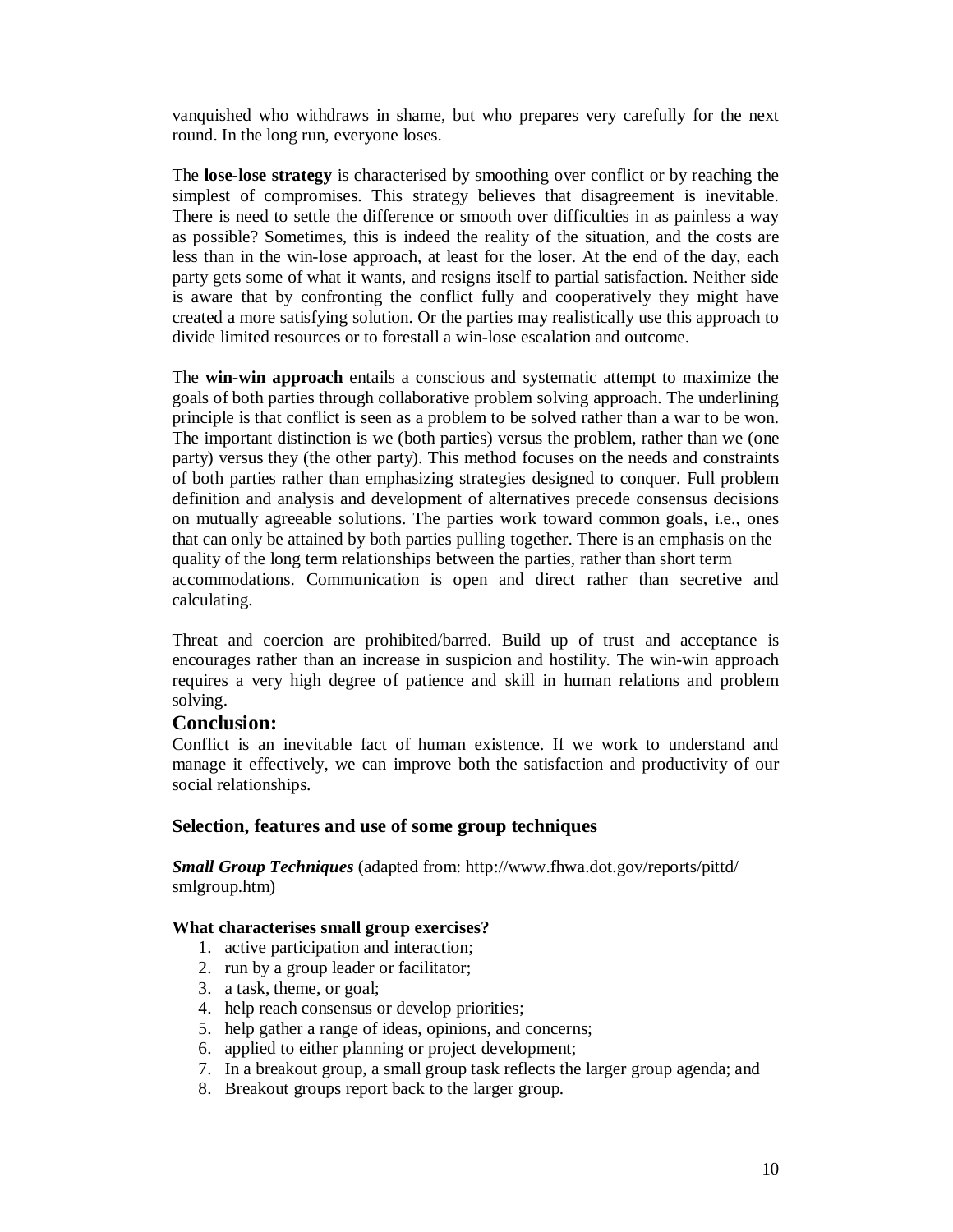Why use them?

# **1. Small group techniques foster interaction between participants.**

In most small group techniques participants are encouraged to speak frankly and openly. There are ground rules, such as allowing only one person to speak at a time, ensuring a fair play between all participants. An open and unbiased meeting processes promote adequate interaction with some element of trust.

## **2. They make a larger meeting more efficient and productive.**

Breakout groups use various techniques to address a specific issue. It allows series of ideas to be brought up in the small groups which could be useful in a larger setting. It helps enriched the larger setting when ideas are collated, reported and incorporated into the issue at hand.

## **3. Small group techniques foster dissemination of information**

The information gathered is brought back and used by a larger community. Representatives meet in small sessions, cover issues, and report back to their constituents. Talking/teaching others about your ideas clarifies issues and help make issues more clearer.

## **4. Techniques make meetings more interesting.**

The interactive nature of small group activities makes them highly interesting and the experience could be real fun. People are interested normally and willing to attend and participate when they know the session will be highly productive and of less stress.

## **4. Small group techniques offer a strategy for achieving a meeting goal.**

Techniques helps keep conversation on track or establish a step-by-step process for handling discussion. They help develop consensus or an action plan.

## **Examples of small group techniques (http://www.theorywatch.com/ist501/grpelicit.html):**

**Breakout groups** are subdivisions of a larger meeting to deal with specific issues. Small groups meet in separate areas -- corners of a large room or several smaller rooms. Each group appoints or elects a discussion leader, and each participant has a chance to express an opinion. Afterwards, groups report back to the large meeting.

**Study circles** hold a series of meetings to discuss critical issues. Members are assigned readings and other tasks between meetings. Encourage students to create their own study groups/circles beyond the tutorial setting.

**Round.** Everyone sits or stands in a circle and responds to the same question. They think or write it out for a minute and then have 30 seconds to respond. This is a good way to get all students to participate in a session

**Stations.** Create a set of five theme areas or concepts you wish to cover. In each, create five questions. In your tutorial section, set up five stations, each with one theme/concept. Break your class into five groups. Have each group answer one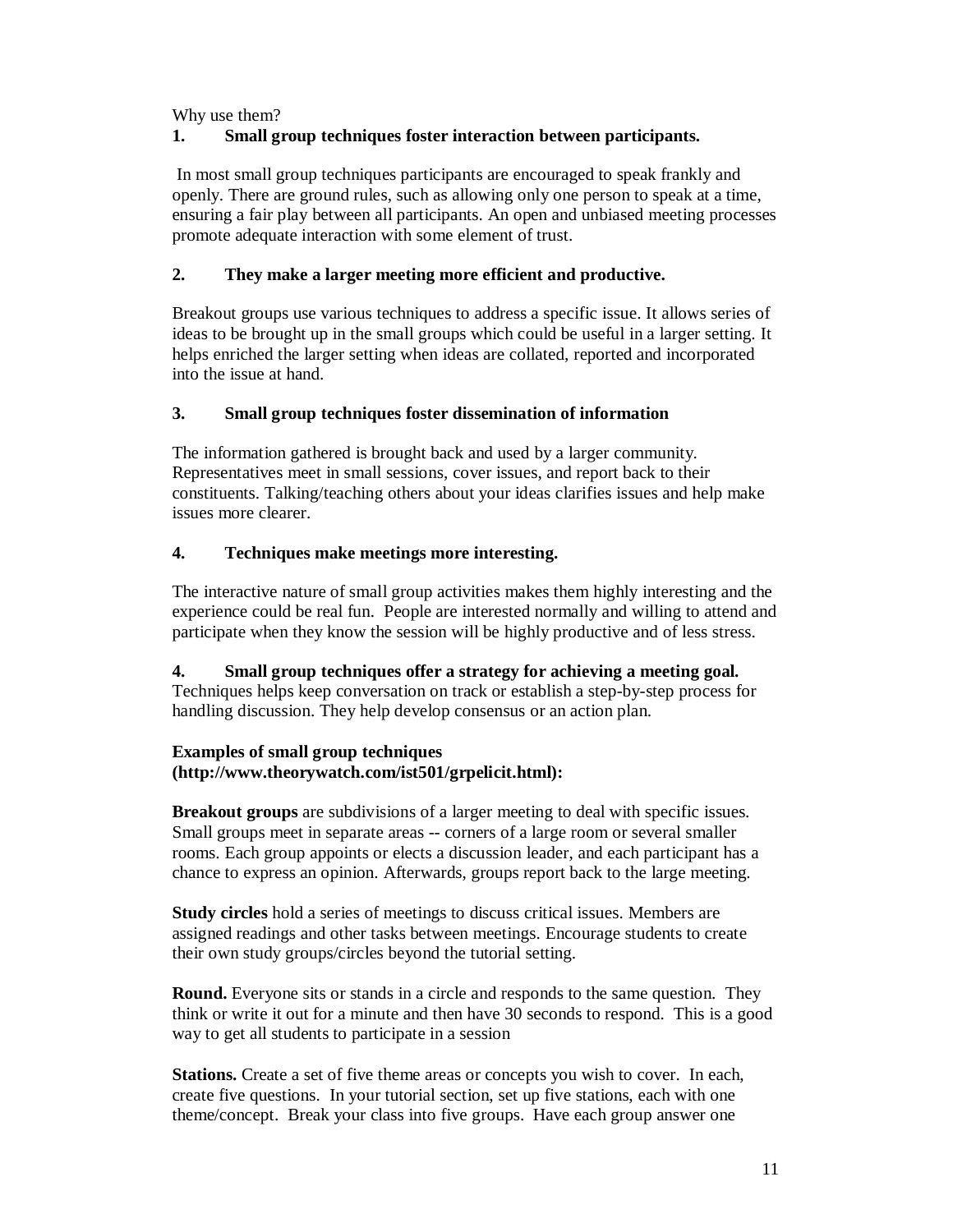question at each station. After a specified amount of time, have each group rotate to the next station. Continue until all questions at all stations have been answered (provide paper or flip charts at each station). Have the each group summarise the answers for the whole class. (NOTE: this exercise takes a long time and is well suited to mid-term or final review, using a whole tutorial session)

**Fishbowl.** Useful especially when many students have not done the readings for the week. Teams of three or four work on a problem or exercise, or discuss a reading. At the same time, other teams of three or four observe the first teams. In particular, the first teams work on seeking other points-of-view, listening to and paraphrasing ideas, and other communication skills while solving the given problem. The second teams focus their attention on the team dynamic and make sure they are prepared to discuss how well or poorly the first teams worked together to solve the problem. (There is sometimes the tendency of the second teams to focus on the problem rather than the team dynamic.) After some time (even if every team has not finished the problem), the class discusses what happened and what didn't happen during the activity.

**Line.** Students stand in a line. Each end of the line represents a particular stance on a given topic or question. All participants stand on the part of the line that represents their views. To find your position, talk to the person on either side of you in the lineup to find out if you are in the right place in relation to others. This strategy is useful for "hot" discussion topics where people often have very strong opinions. It lets students feel confident about their own position – because they *need* to find a place in the line. It shows that all viewpoints are respected.

**Snowball.** Ask a question of the class (for example to define a difficult concept). Have each student turn to their neighbour and come up with an answer (to the best of their ability). After a pre-determined amount of time, have each pair turn to another pair and repeat the process. Repeat as needed for the size of the tutorial class. When you are left with two to four groups, have each summarise their understanding of the concept(s).

**Brainstorming.** Brainstorming is a good way to generate idea for discussion. Students contribute ideas without any discussion, elaboration, or criticism. After the brainstorming exercise, students go through the various ideas and choose the ones they would like to pursue.

**Buzz Groups.** Students discuss a particular topic or question in small groups (2-3 people). The discussion is continued in the large group. Students who normally would not contribute will feel confident giving their opinion out loud once they have had it validated by a few peers.

**One-Minute Paper.** In order to get feedback on what students understood from lecture or the readings, a one-minute paper that you collect, read and do not grade allows you to find out how to gear your lesson plan. You can incorporate the oneminute papers into the participation grade. The one-minute paper gives you a chance to see where students are in their understanding of the material. This can become part of other small group exercises and can be a way to create focus for the tutorial.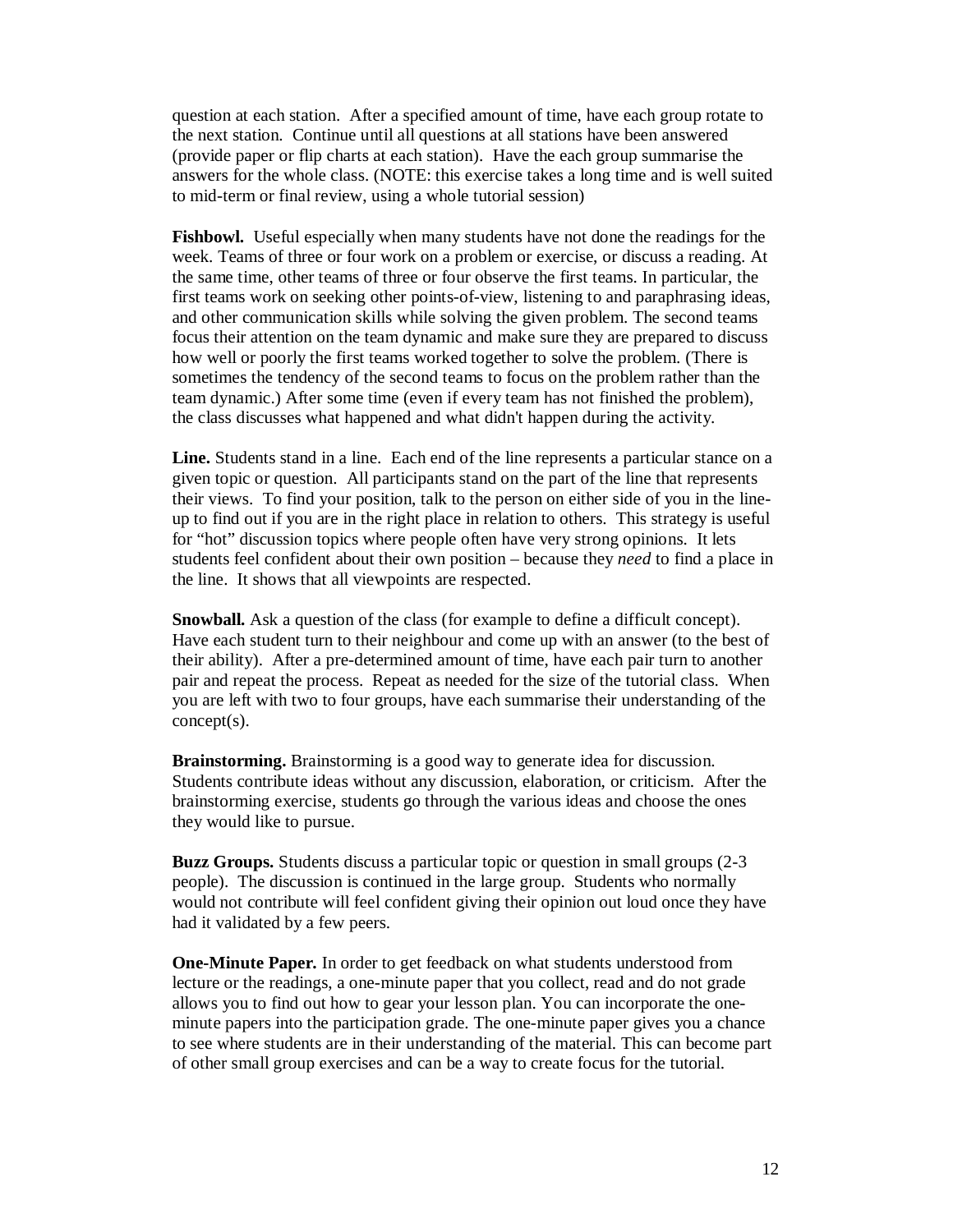**Think/Write/Pair/Discuss.** To get students to articulate their ideas about a concept/problem in writing can help foster discussion. By using the TWPD you do not have to read the answers provided by students, you can ask them to discuss their writing with each other, in pairs or in threes and then take up the answers generated with the whole class.

**Jigsaw***.* If there is reading material (such as background, or particularly difficult course material that students are having trouble with) to be digested before doing an activity, split it up into 3 or 4 self-contained parts. Divide the class into the same number of Reading Groups, with one member from each team. Give one part of the reading to each team to digest and to prepare to explain to their team. Then rearrange the students so that each team has someone who has read one of the self-contained parts, and have each student teach his/her part of the reading to the rest of the team.

**Word Webbing.** As a team or individually, open-ended or with concepts provided by the teacher, students construct a concept map within a specified domain. If done in teams, each member should have a different colour of pen. This can be coupled with the creation of a dictionary of terms for your course that students have to compile (individually or as a class) from the weekly readings.

**Roving Reporter.** When a team gets stuck, one member is allowed to roam the room looking for ideas and reports back to the team.

**Two-Box (or Two-Column) Induction***.* The teacher puts items into one of two boxes (usually on the blackboard) without telling students what the criteria are for sorting the items. As the teacher adds items to the two boxes, students (standing in teams) discuss the items and possible categories. When a team decides that they know how the sort was done, they sit down without revealing their answer. (This is a nondisruptive way of letting the teacher know how the individual teams are doing.) When all teams are seated, there are three different options:

1. Ask each team to add an item to each box, and let the other teams evaluate and comment on the choices

2. Present additional items to the class, and ask teams to decide which box each item belongs in.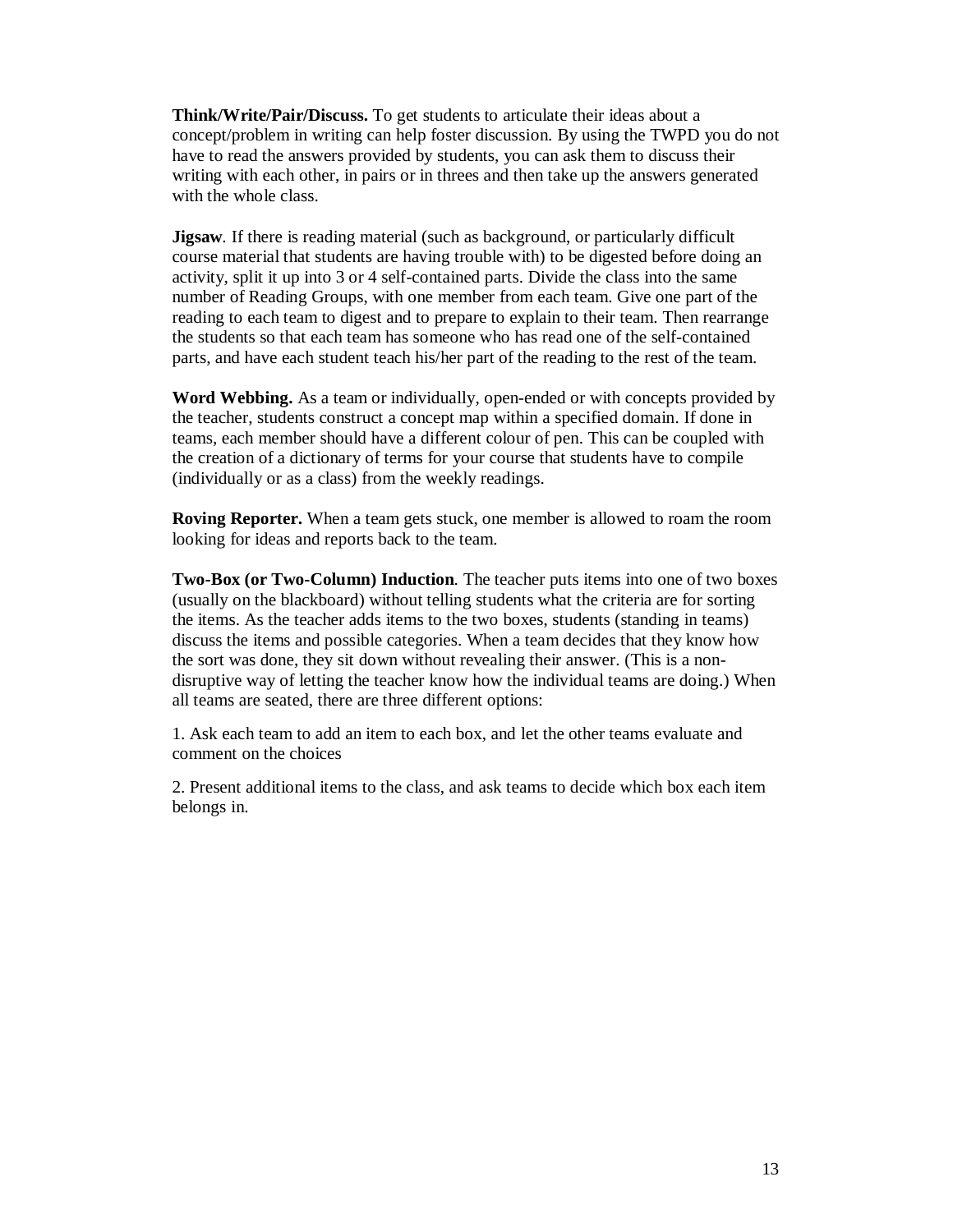# **Group evaluation**

There is need to assess the degree to which a group is achieving or has achieved its set goals. The process of assessing this constitutes evaluation. The group need to assess itself in-order to be as productive as possible. Evaluation can be useful, exciting and an important knowledge development tool. A good evaluation provides a useful tool for managing on-going activities within the group, identify successes and weaknesses in group activities and help make effective planning for the development of new initiatives.

Evaluation does not only happen at the end of the project, but rather it begins when the project starts through the formulation of goals and objectives and continues throughout the life of the project. Evaluation allows us to know if we are meeting our set goals and having the desired impact. Evaluation could be carried out by an individual or a number of people. In small projects with limited resources, evaluation could be done by project sponsor, while larger projects could entails hiring of outside evaluator. Roles and responsibilities should be clarified.

#### **Importance of evaluation**

- 1. It helps to identify group's strength and weaknesses
- 2. it indicates changes for future which will increase group productivity and maturity.
- 3. it allows group leadership to concentrate on the importance of their groups
- 4. it helps to compare the actual work with the ideal in group situation so as to know when and where to modify the line of action.

#### **What can be evaluated in group situation?**

- 1. The group and the dynamics (internal and external dynamics)
	- i. atmosphere or climate of the group
	- ii. communication pattern
	- iii. involvement or participation pattern of the group
	- iv. level of performance as compared to standard
	- v. degree of social conformity: social control, values
	- vi. degree of identification of members
	- vii. general role definition of members and sub groups
	- viii. specific roles performed by members
	- ix. individual human relation skill
	- x. quality resolution of individual differences
	- xi. group size
	- xii. use made of evaluation
	- xiii. conformity of community values and goals
	- xiv. status of a group as related to others
	- xv. community expectations and group goals
	- xvi. identification with institutional values
- 2. Goals and objectives
	- i. effectiveness of goal consideration
	- ii. degree of consensus in objective formulation
	- iii. understanding and acceptance of goals
	- iv. clarity of statement of objectives
	- v. the dynamic qualities of group goals
	- vi. the achievability of goal with community value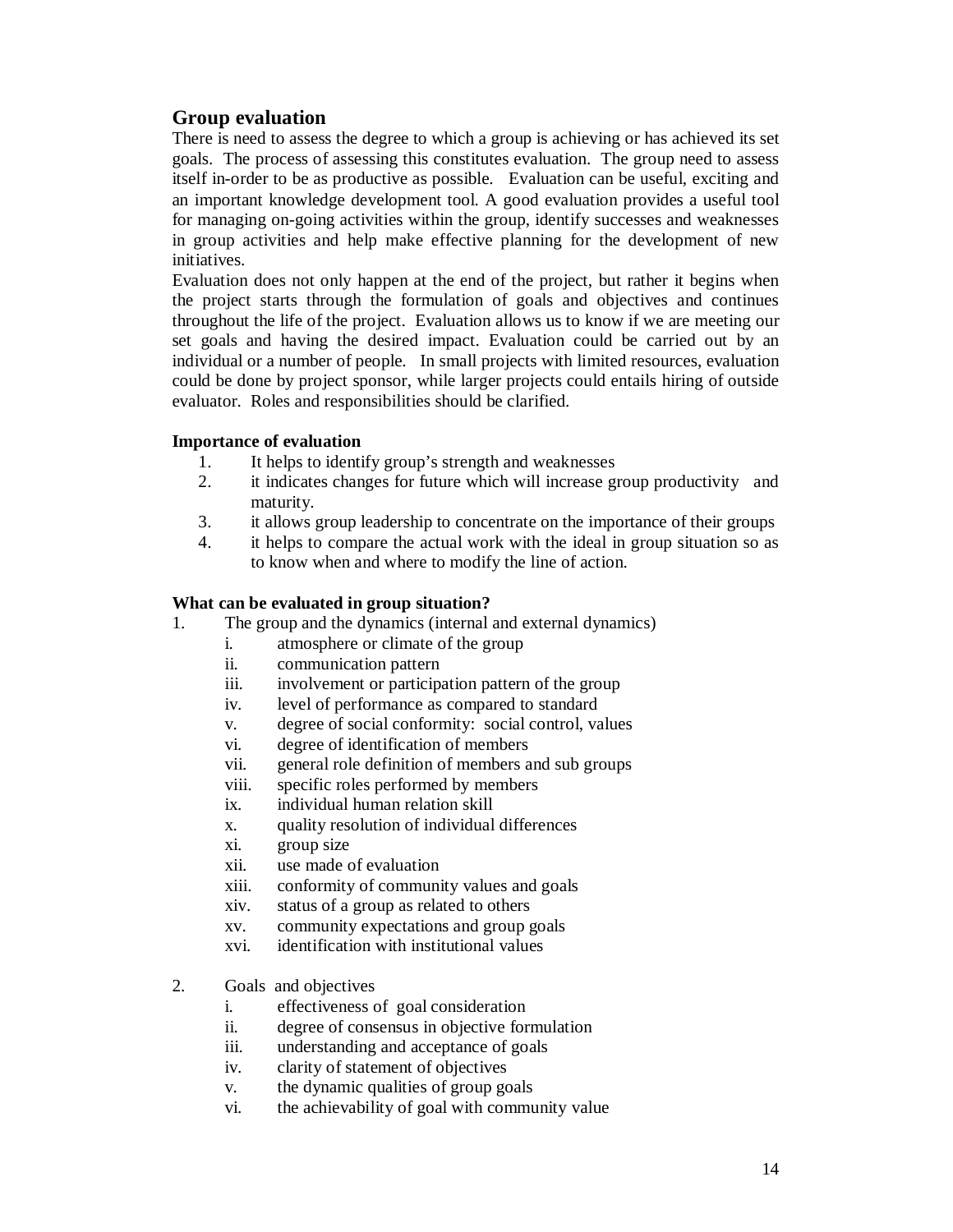- vii. the developmental aspect of goal
- viii. co-operative determinants of goals
- ix. the compatibility of goal with community values
- x. evaluating potential of goals
- 3. Techniques
- i. appropriateness in relations to members abilities and skills
- ii. appropriateness in relation to internal dynamics
- iii. appropriateness in relations to external dynamics
- iv. compatibility with stated objectives
- v. creativity as expressed by adoption and invention

#### **5 Key evaluation questions:**

- What?. 1. Did we do what we said we should do?
- Why? 2. What did we learn about what worked and what did'nt work?
- So what? 3. what difference did it make that we did this work?
- Now what? 4. what could we do differently?
- Then what? 5. how do we plan to use evaluation findings for continuous learning?

#### **The five evaluation process step**

1. Define the project work: having a clear, measurable project goal and objective.

Project activity type could be:

- need assessments
- education and awareness
- resources development
- skills development
- developing innovative models etc
- 2. Develop success indicators and their measures: define what constitute success of project. This allows us to know whether project objective has been achieved or not. How do we identify the success indicators? Ideas
- 3. Collect the evaluation data: after the above mentioned steps decide (a) what information the project needs to collect (b) who has the information (c) how the information will be collected.

Data could be collected through:

- written questionnaire
- telephone survey
- reaction sheet
- interview face to face or phone
- focus group
- participant observation
- project diary
- program records
- before and after questionnaire
- non-traditional method of documentation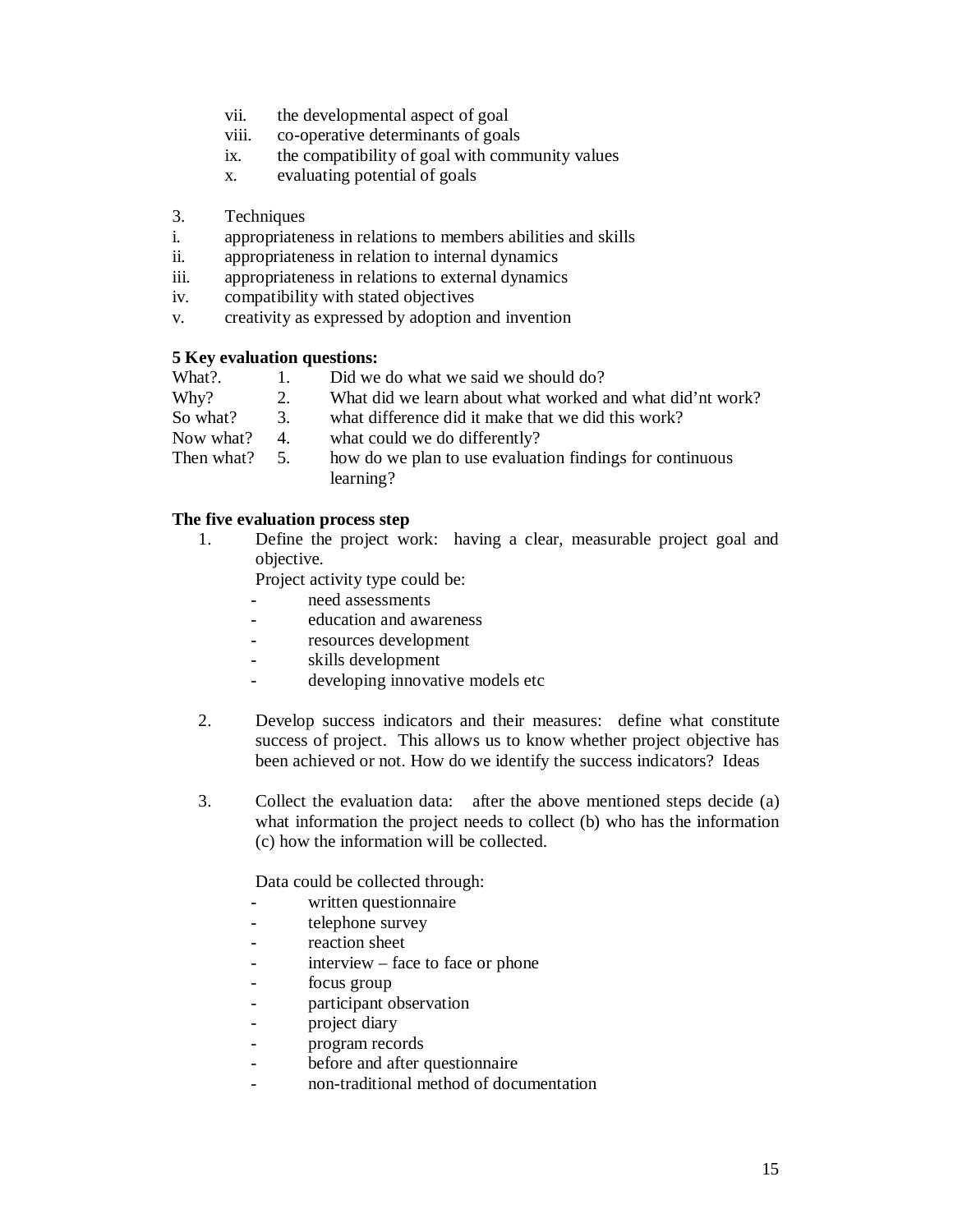- 4. Analyse and interpret the data. There could be a need to make a summary of data collected, it should be analysed and key learning identified. This would help prepare the final report. Recommendations are often made and action plan stipulated.
- 5. Use the evaluation results: this could be used throughout the project to improve planning and implementations of activities. It is advisable to share the result with others as it adds to the body of knowledge.

## **Organizing a project evaluation involves:**

- Putting together an evaluation team
- Developing an evaluation plan
- Putting in place a management structure and process so that evaluation runs smoothly

## **Factors to consider include:**

- Degree of interdependence or "objectivity" required: This means whom the evaluation is for and its purpose.
- Time, cost and logistics
- Expertise: will the project team be able make effective use of the data gathering, analysis and reporting technique.

## **Establishing policies, procedures and structures**

These are fundamentals before he actual planning of the evaluation

- Who will manage the evaluation project leader/manager, steering group?
- Who will be part if the evaluation team
- Who else will play a role in planning and actual evaluation of project
- Who will scope the parameters and overall approach of evaluation? How will this be determined?
- Who will carryout the evaluation and when?
- What will be the general reporting requirement?
- Who will own and control the evaluation data and findings?
- Who will over see the quality of the evaluation?
- What guidelines should be followed?
- How will recommended improvements stemming from the findings be facilitated?

## **How to carry out an evaluation peer group discussion**

A focus group discussion (FGD) is an exploratory research tool. You administer this tool on representative of the target audience you want to communicate with. FGDs provides qualitative information on your research interest, thereby exploring knowledge, beliefs, concerns and attitude rather than giving statistical facts

## **Stages in FGDs**

1. clarify your objectives: what do you want to learn from the focus group and what missing information and problem issues do you hope to address. Provide a framework for your agenda which will assist in getting useful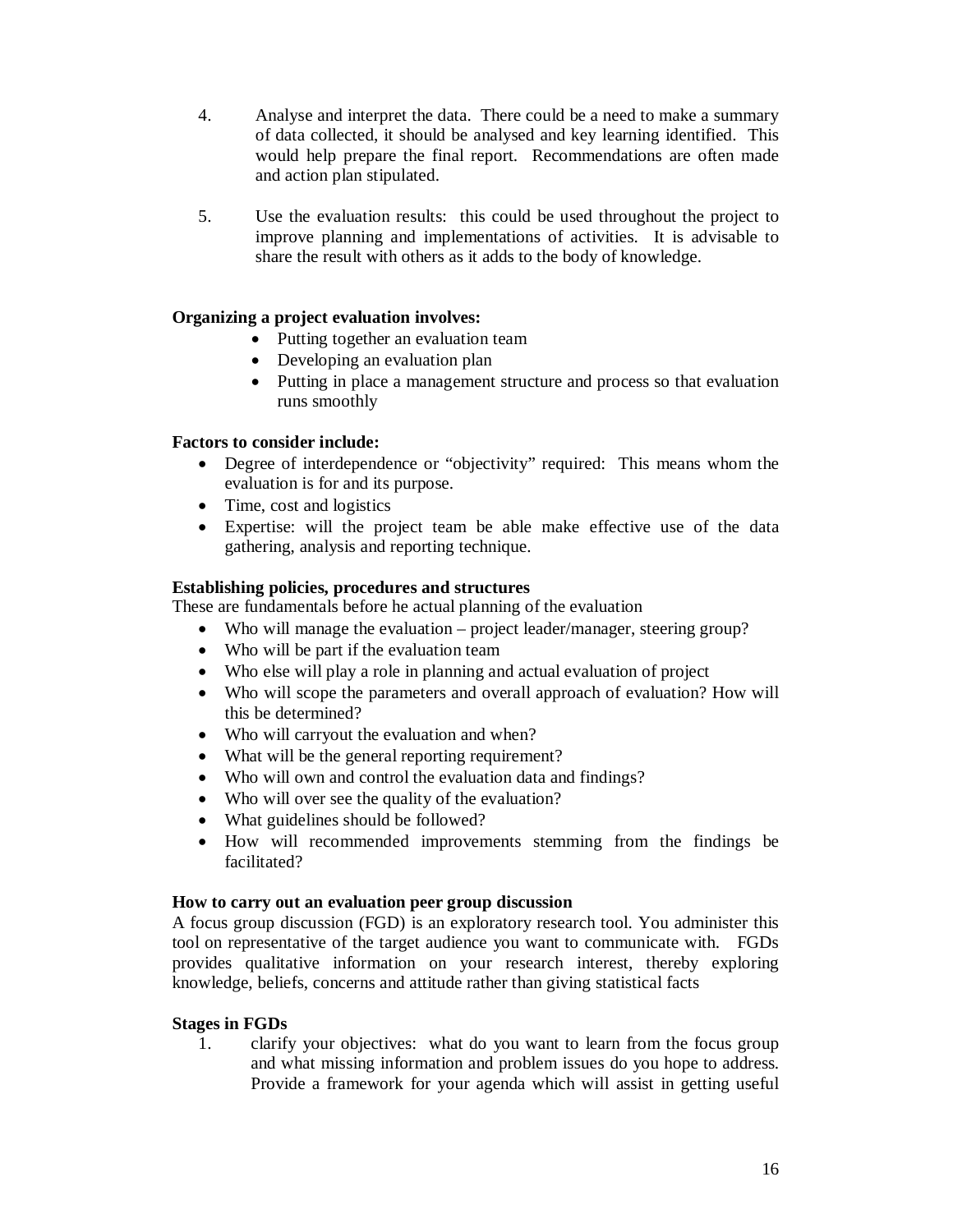information. All stakeholders should be involved in the definition of objective

- 2. Selecting participants: Best size of FGDs is 6 to 12 persons. This is advisable for easy management. Participants at FGDs should have similar background for comfortability and maximum participation.
- 3. Making practical arrangements: all participants need to be informed of the date, time and place of the meeting. Adequate transportation could be provided. Choose a person with good verbal communication skill as a facilitator for the group. He should be versatile and lead the conversation in a subtle manner.
- 4. Preparing for the discussion: agenda preparation is essential as it acts as reminder of the main issues of discussion. Be selective with type of questions asked. Open ended questions could be more desirable. Avoid leading questions. Recording of the discussion is essential (tape, video, taking of minutes). Refreshments could also be provided for the participants.
- 5. Manage the discussion: introduce your self and explain purpose of FGD. Tell them their contributions will be valued and that you are interested in their opinions and not the right answers. Have rules to involve all participants, ask general questions to start with, summarise discussion at the end of the session. Listen attentively to your audience.
- 6. Using the information: analyse discussion and summarize all information provided under the objectives defined at the beginning of the evaluation. Share findings with stake holders

#### **Listening survey**

This type of survey allows you find out more about the attitudes and beliefs of the target group and assist in deciding mode of communication with them. It is an informal way of speaking to the people on the issue at hand and listening to their opinions. Its major advantage is that people speak freely about their feelings in an informal setting. Some people are not in support of this type of survey since they believe it is deceptive as you are not opportuned to tell people why you are doing the survey. It concentrates on exploring knowledge, attitudes beliefs other than quantitative facts.

## **How to conduct a listening survey**

- Go to where people gather and talk
- Start a conversation
- Be careful not to be too obvious
- $\bullet$  If possible work in pairs
- Listen to what people say
- Ask questions about what people think rather than saying what you think
- Record your findings after you have left the group.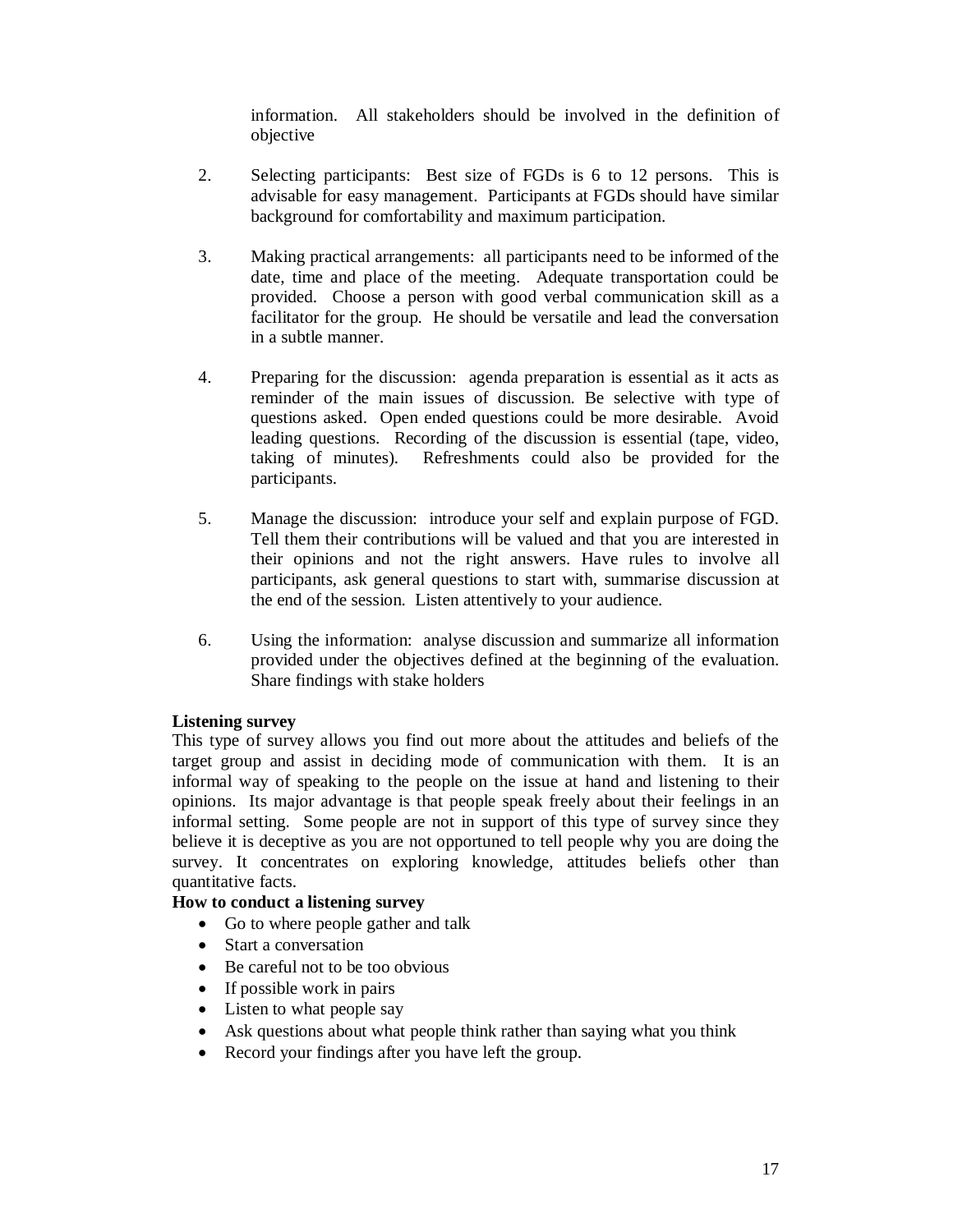# **Extending the use of adult learning principles from training to extension activities**

*( By Richard Fell, Managing Consultant (Low Hill Enterprises)/Adjunct Lecturer, Centre for Regional and Rural Innovation – Queensland, University of Queensland Gatton Campus)*

#### **Learning theories for training and extension**

Fell (1986 & 1996) developed his adult learning principles based on the work of Knowles (1972) and Rogers (1973).

**Principle one:** Build on local experience; use the knowledge within the group/individual.

Adults come to educational or training activities for a variety of reasons. What they bring with them is a wealth of experience that is there to be built on and used in the particular activity (Malouf 1993, Knowles 1990 and Rogers 1973). It is important to tap into this experience, to see what they already know and to then develop the material that you have from this base.

**Principle two:** Make the learning environment comfortable and encouraging.

When adults are faced with a new (learning) experience they are often anxious about their own perceived deficiencies and about showing this in public (Rogers 1973). Any learning experience should be structured to take these feelings into account. It is important therefore to create an environment that is comfortable and drawing out their experience is one starting point.

**Principle three:** Ensure that the learning activity meets the needs and relates to the problems of the client group.

An important aspect to remember in any learning activity is that adults feel a need to learn (Malouf 1993, Knowles 1999) and they usually have problems or issues that they are concerned about. Thus they come into activities looking for answers to their concerns. The learning therefore needs to have practical pay off for the adults who are at the learning experience. The activity has to be relevant to these needs and to ensure this involve them in planning.

**Principle four:** Involve the audience in planning their own learning experience.

Involvement and participation in the learning process is also important for adults; activities need to be designed that cater for the four learning styles (Honey & Mumford 1986). The action learning process provides a basic framework for involving people and ensuring participation.

**Principle five:** Activities need to actively involve people, be stimulating and participatory.